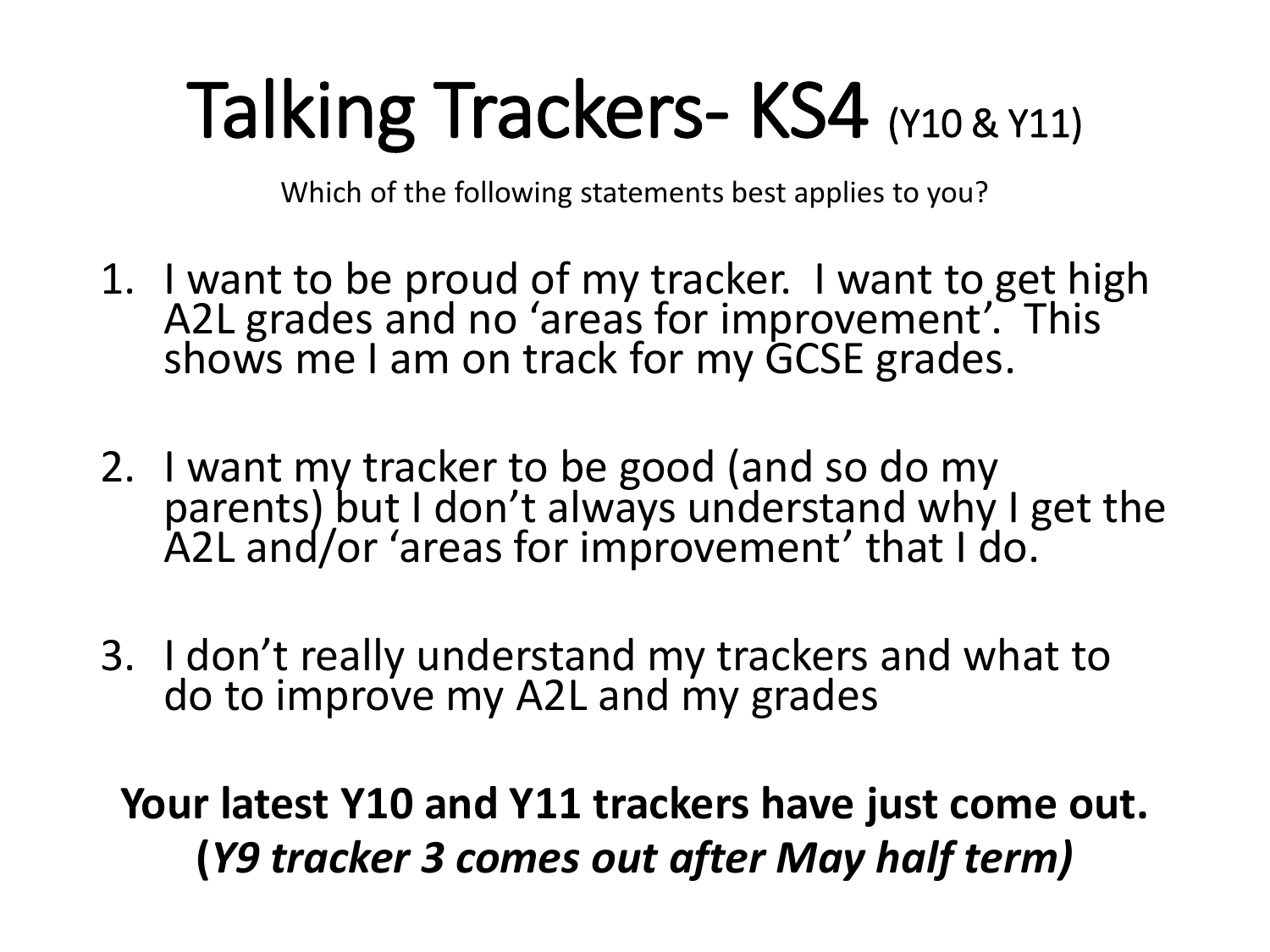

- Firstly, look at the attendance %... Very important. Someone with below 95% has missed 2 weeks of lessons over the year. This is a problem. You need to attend to learn.
- Next look at the 'lates to lessons'. Student should ALWAYS be on time to learn. When you are late you disturb everyone's learning.
- What abut the balance of commendation points to behaviour incidents? Commendations are awarded for extra special endeavour but everyone should have some. Most students in school do not have any behaviour incidents.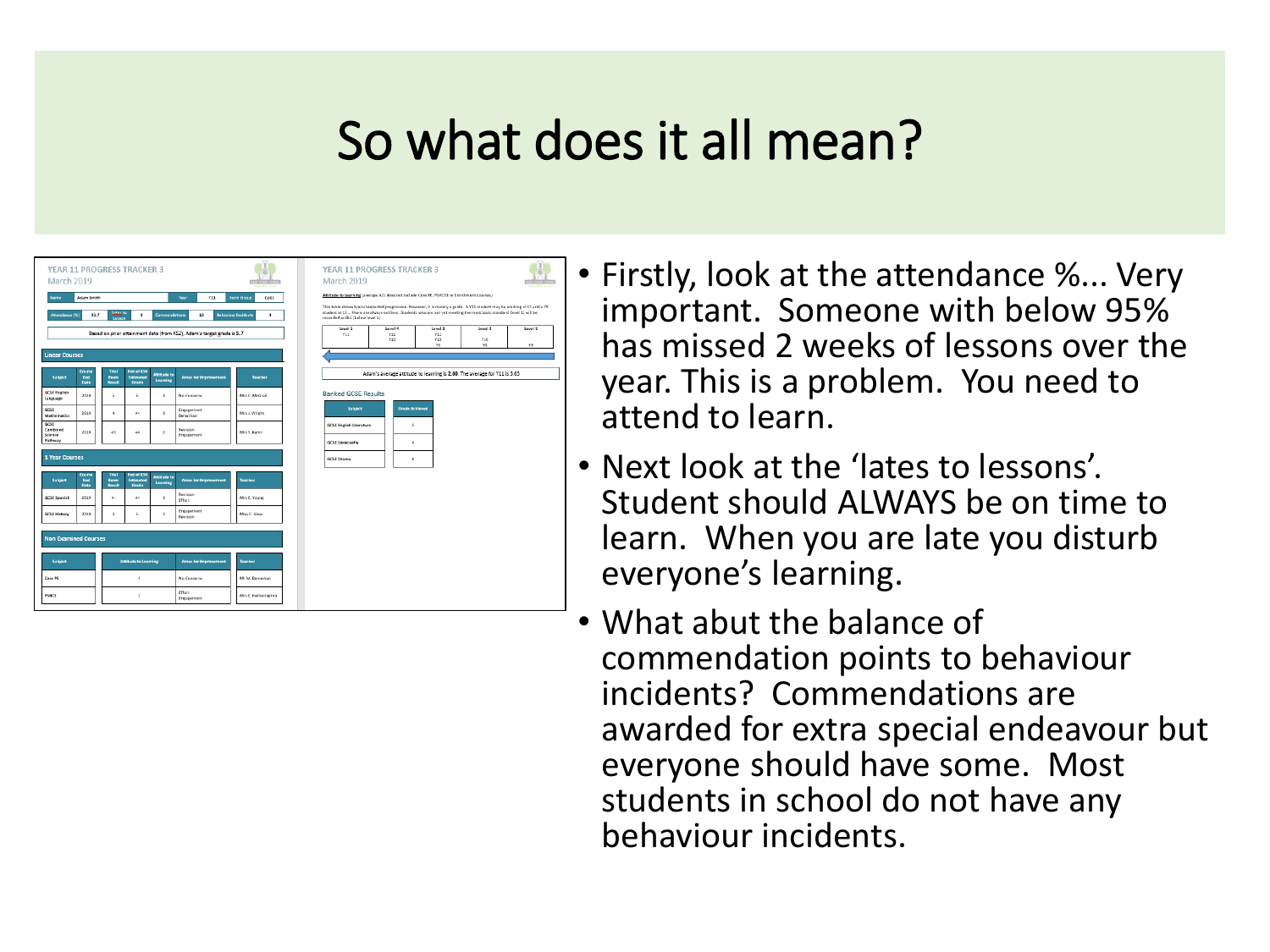

- Finally, the top section shows the target grade. Do you understand what this number means? It shows you what grades you should be aiming for. For example, a target grade of 5.7 means this student should be aiming for a grade 6s in most subject
- But don't ever be limited by your targets. Always aim as high as you can.
- Target grades are based on your achievements at KS2 and what would be typically expected from that starting point.
- But people change. Teachers do not ever limit you to your target grades - We just want you to get your highest grade possible. The target grades just tell us your minimum grades not your maximum.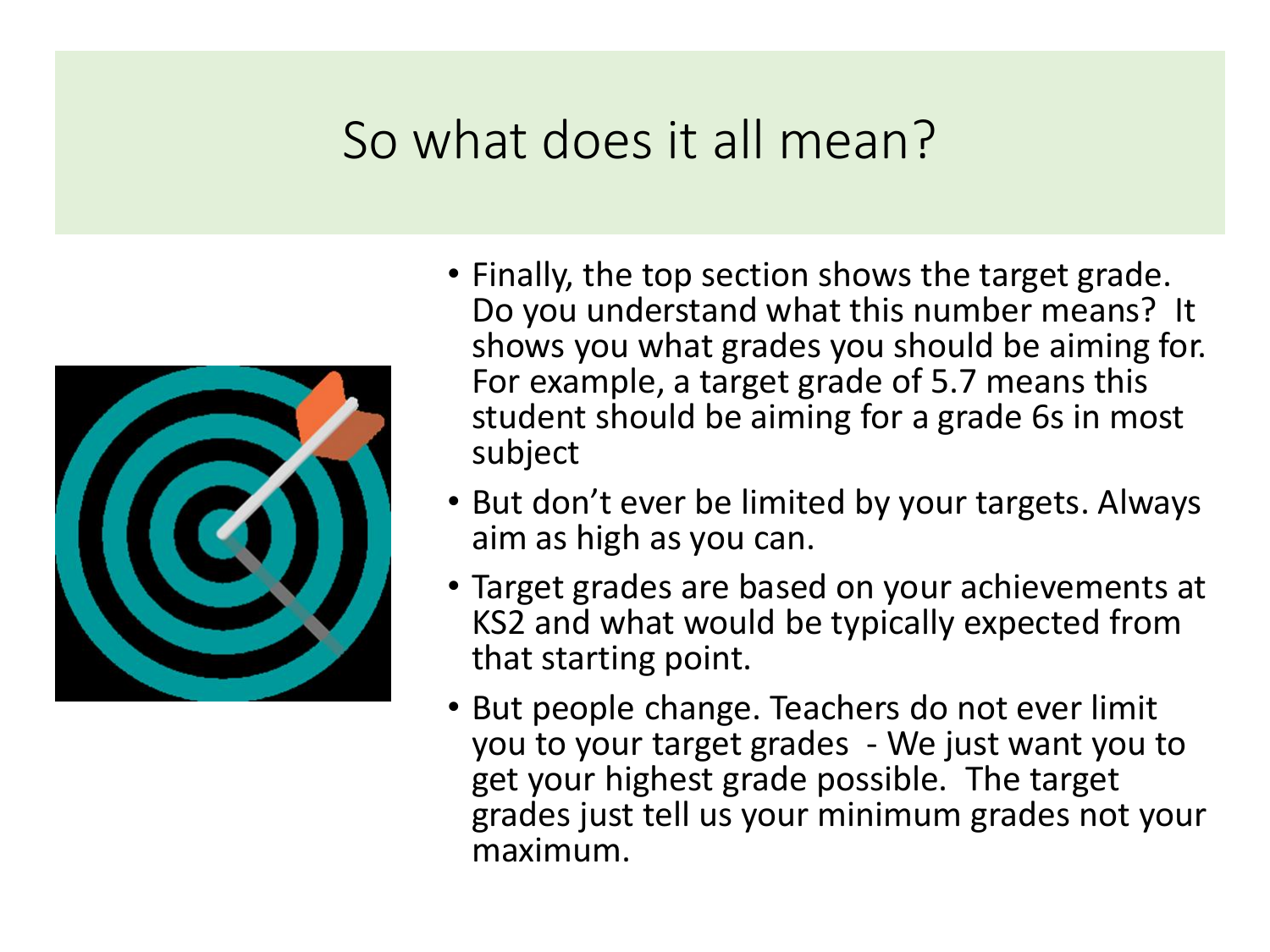- Now look at the trial exam results and the estimates (Y10 students will only have trial exam results for GCSEs they are sitting this summer).
- Now thinking about your tracker, ask yourself the following questions (honestly)
	- 1. Are you happy with your trial exam results?
	- 2. Are you pleased with your current estimates?
	- 3. Are you working as hard as you can in each subject yet?
- Don't worry if the answer is 'no' to number 3 … there is time to address that. Get a firm revision plan in place from today.
- After Easter you will hear more about the final weeks before the exams and the mixture of lessons, revision classes and support that are on offer. However, the most important thing you can do is to make a clear plan detailing what you are doing outside lessons!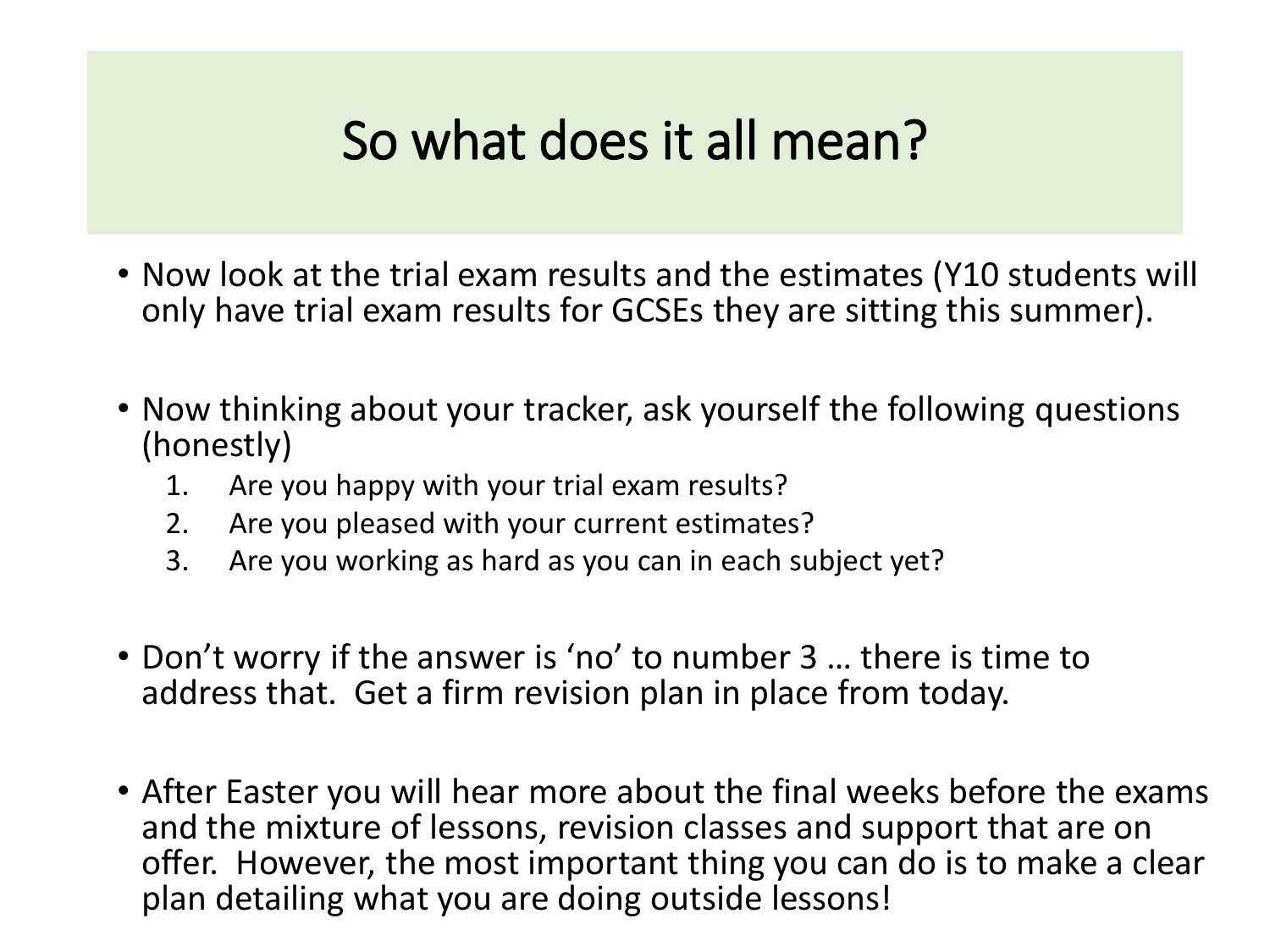

- Now look at each subject. Are there any 'areas for improvement' noted? If not that does not mean there is nothing to improve! You will know from feedback (often verbal). Activities in class and tests what you are good at what needs to improve. But if the things a student need to work on are a big worry (*for your learning and the good of the whole class)*  they will have been noted as an 'area for improvement'.
- Now look at each A2L grade. As a rough guide Y10 A2L grades will range from 2 to 4 and Y11 A2L grades will range from 3 to 5. And they should improve over the course of the year.
- Look at the end of the report. The average A2L for this person is there. And the average A2L for the year group. **If yours is lower than the average for the year group then you really need to improve your learning behaviours.**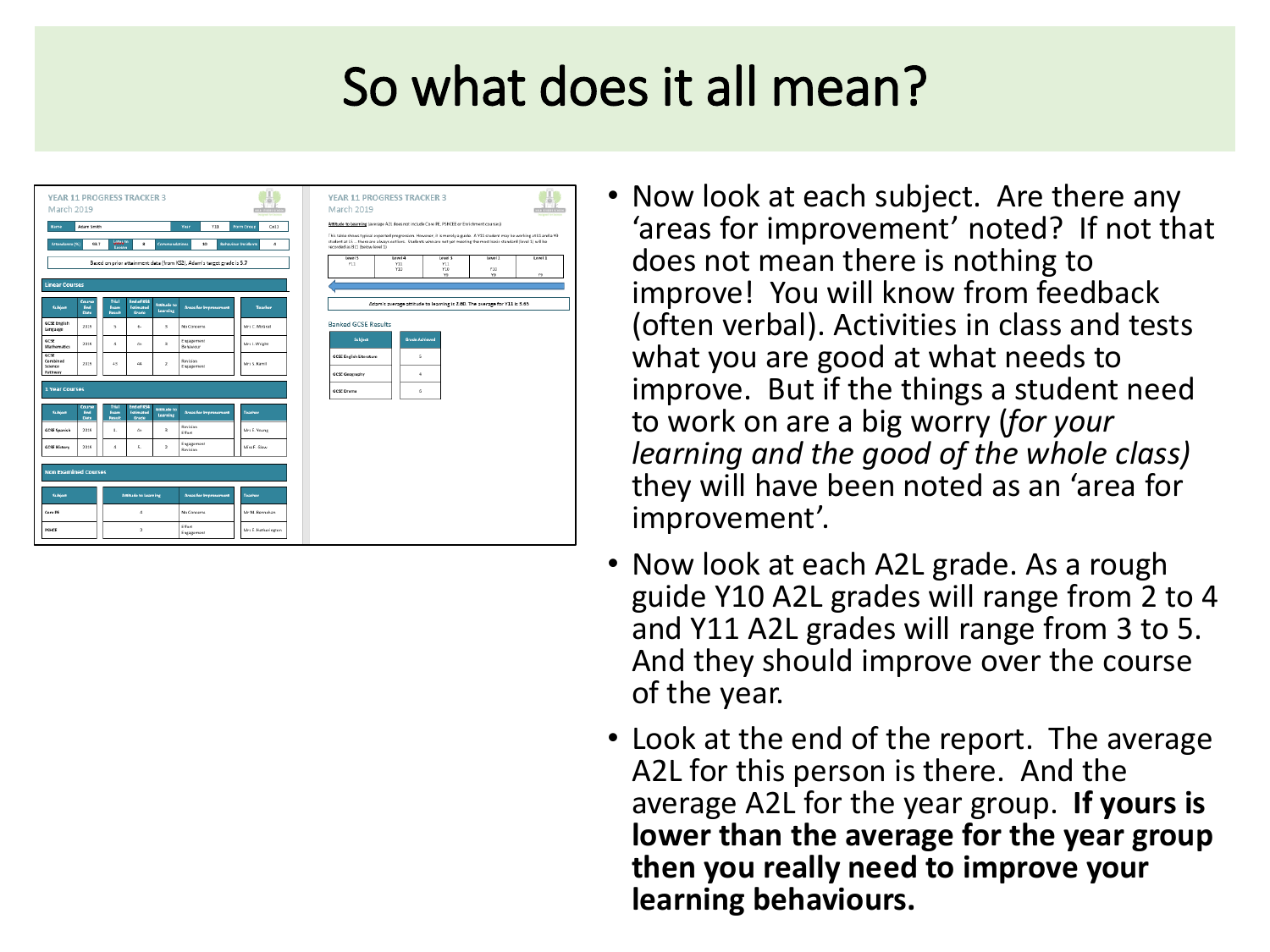### How do we use your tracker in school?



- We celebrate the best and most improved A2L (*with letters home and commendations*). We also celebrate students who have no 'areas for improvement' on their trackers.
- We note the lowest overall A2L and those students are mentored to help them improve
- Students with a high number of 'areas for improvement' have conversations with and support from school staff )Heads of House, Head of Key Stage 4 (Mr Bedford), form tutors and others
- Subject Leaders talk to the teachers in their team about students with 'areas for improvement' to plan how they can get back on track (*that might mean putting them on report, changing seats, contacting parents, swapping to another group or something else*)
- Form Tutors talk to students about their trackers and celebrate the positives and discuss how to improve on low A2L and concerns